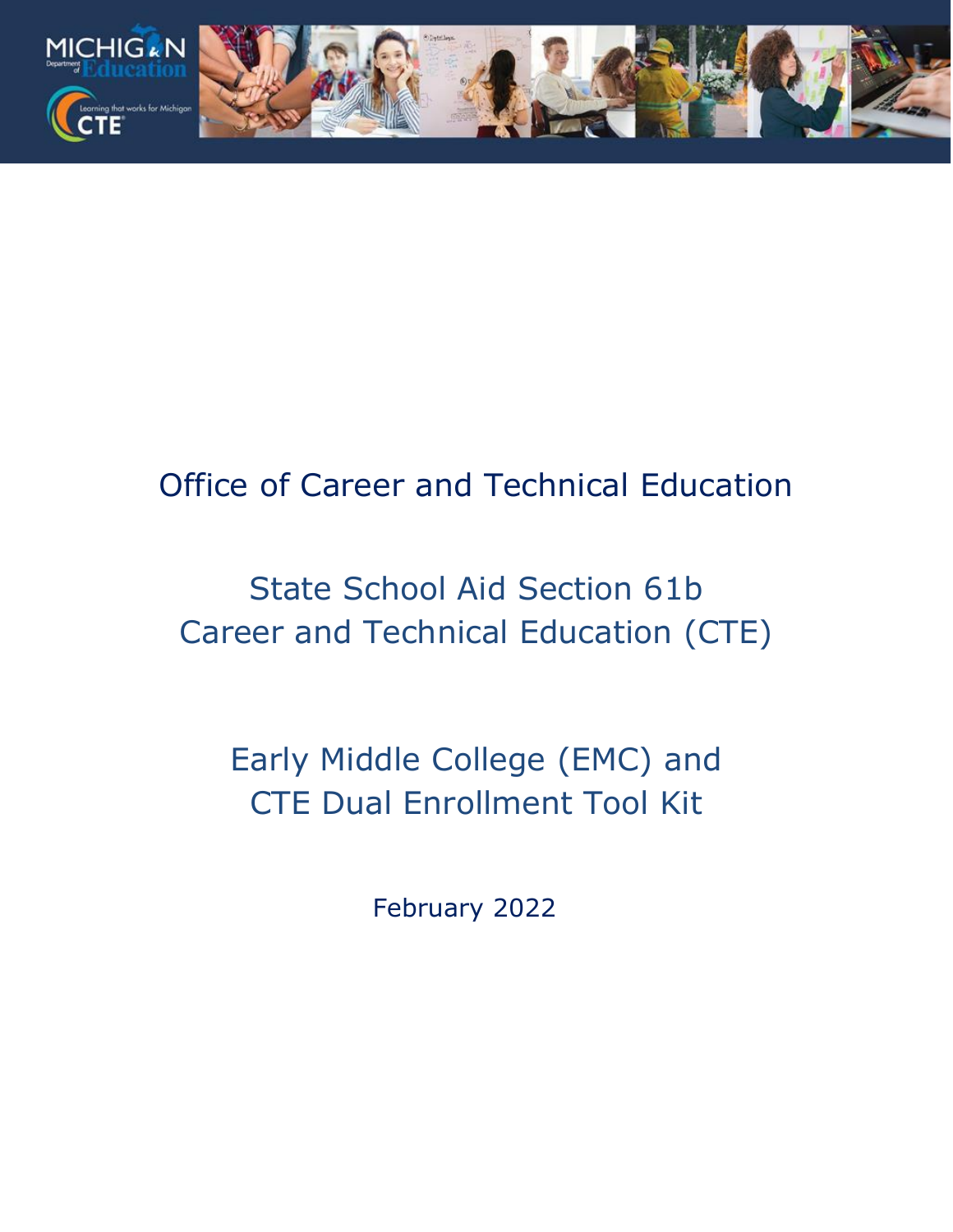

# **Table of Contents**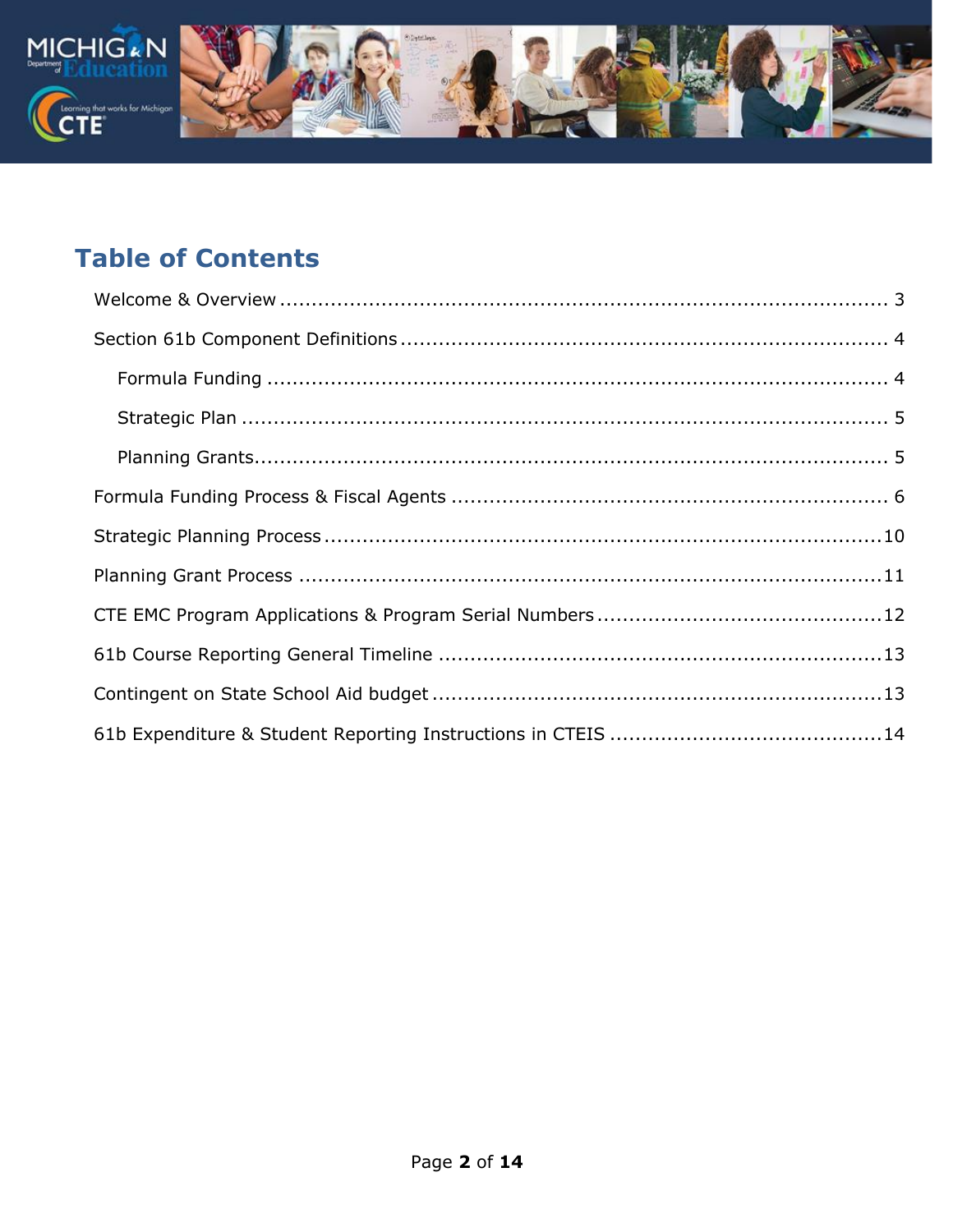

## <span id="page-2-0"></span>**Welcome & Overview**

The Michigan Department of Education, Office of Career and Technical Education (MDE – OCTE) oversees the State School Aid Act of 1979, Section 388.1661b funding. Section 61b allocates funding from the State School Aid fund appropriation for the expansion of Career and Technical Education (CTE) early middle college and CTE dual enrollment programs. The purpose of these programs is to increase the number of Michigan residents with high-quality degrees or credentials.

#### **All state school aid funding and requirements are subject to change based on the annual passage of the State School Aid budget.**

You may find the most current Section 61b legislation here: <http://legislature.mi.gov/doc.aspx?mcl-388-1661b>

#### **Technical Tool Kit Objective**

The Technical Tool Kit is designed as a source of information and guidance for Career Education Planning District (CEPD) administrators and 61b Intermediate School District (ISD) fiscal agencies.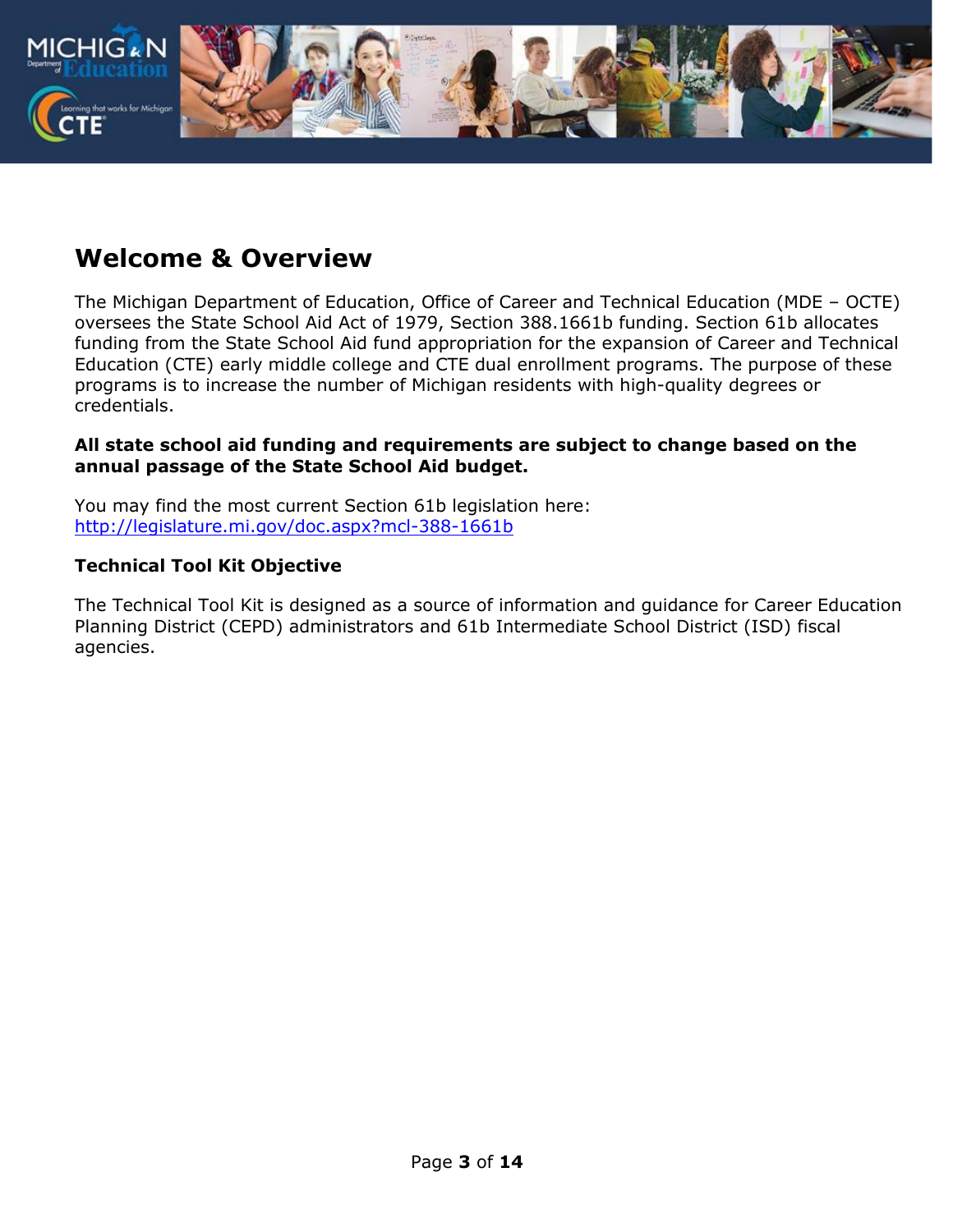

# <span id="page-3-0"></span>**Section 61b Component Definitions**

This section is to define formula funding, strategic plans, and planning grants. Additional guidance for each section will be provided later in the document.

### **Formula Funding**

<span id="page-3-1"></span>Section 61b legislation defines how the funding formula is calculated:

(a) The MDE - OCTE shall determine statewide average CTE costs per pupil for each Classification of Instructional Program (CIP) code by calculating statewide average costs for each CIP code for the 3 most recent fiscal years.

(b) The distribution to each eligible CTE early middle college or CTE dual enrollment program is the product of 50% of CTE costs per pupil times the pupil enrollment of each eligible CTE early middle college or CTE dual enrollment program in the immediately preceding school year.

If the allocation under Section 61b(1) is insufficient to fully fund payments as otherwise calculated under this section, the department shall prorate payments under this section on an equal percentage basis.

The MDE - OCTE will use the prior school year and final CTE early middle college and CTE dual enrollment data reported in Career and Technical Education Information System (CTEIS) to calculate Section 61b funds.

High school students enrolled in *eligible* CTE early middle college and CTE dual enrollment programs will generate Section 61b funding.

#### *Eligible* means:

**CTE EMC:** Students reported in a course in CTEIS, in a CTE EMC Program Serial Number (PSN), in a CIP code that is listed on the https://www.michigan.gov/documents/mde/Section\_61b\_Top\_5\_Career\_Clusters\_\_CIP\_Codes 2020-2024 738924 7.pdf and coded 3500 in the Michigan Student Data System (MSDS).

**CTE Dual Enrollment:** Students reported in a course in CTEIS in a *non-EMC* CTE PSN, in a CIP code that is listed on the Section 61b Top 5 Career Cluster & Eligible CIP code list, for which college credits are reported. **Please Note: The college credits must be placed on the student's college transcript in the year in which the student earned them.**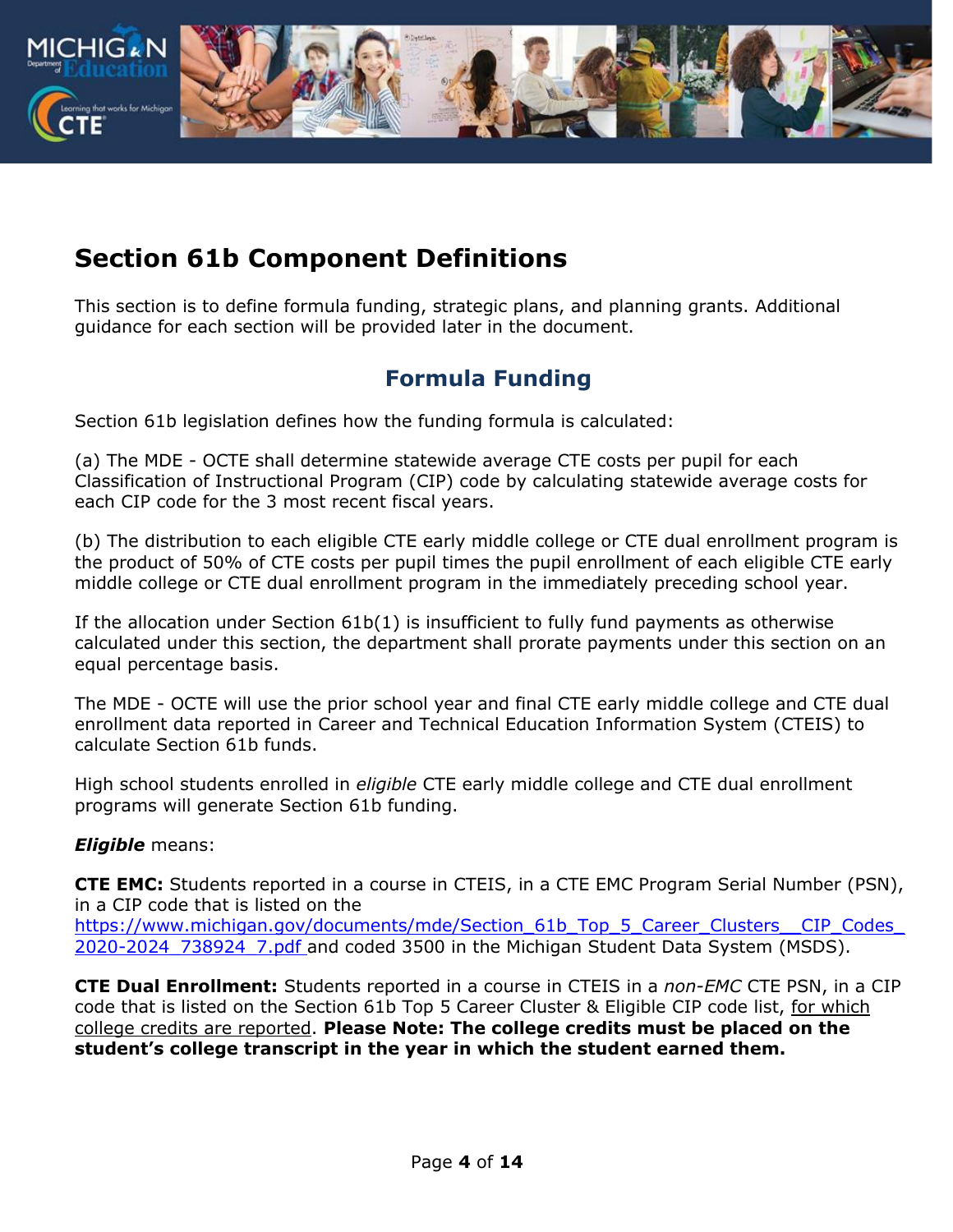

### **Strategic Plan**

<span id="page-4-0"></span>The strategic plan requires that the 61b ISD fiscal agent collaborate with the career education advisory council (CEAC), in the workforce development board service delivery area, to develop one regional strategic plan that aligns CTE programs and services into an efficient and effective delivery system for high school students. The MDE - OCTE will align career education planning districts, workforce development board service delivery areas, and intermediate school districts for the purpose of creating one regional strategic plan for each workforce development board service delivery area.

One result of strategic planning is the career cluster ranking to determine CIP codes that are eligible to receive Section 61b formula funding. Specific details on the strategic plan can be found on page 9.

### **Planning Grants**

<span id="page-4-1"></span>From the Section 61b allocation is an amount set by the Legislature for *competitive* grants to intermediate school districts or consortia of intermediate school districts for the purpose of planning for *new* or *expanded* CTE early middle college programs.

The grants can be used to develop and plan the opening of a new EMC as well as expanding a current EMC. Planning grant dollars can be used in the same manner as foundation allowance funding for planning, marketing, supplies, equipment, staff etc. A group of reviewers, selected by the MDE – OCTE, will review and score the applications. Year-end reports on accomplished activities and expenditures will be due to the MDE – OCTE.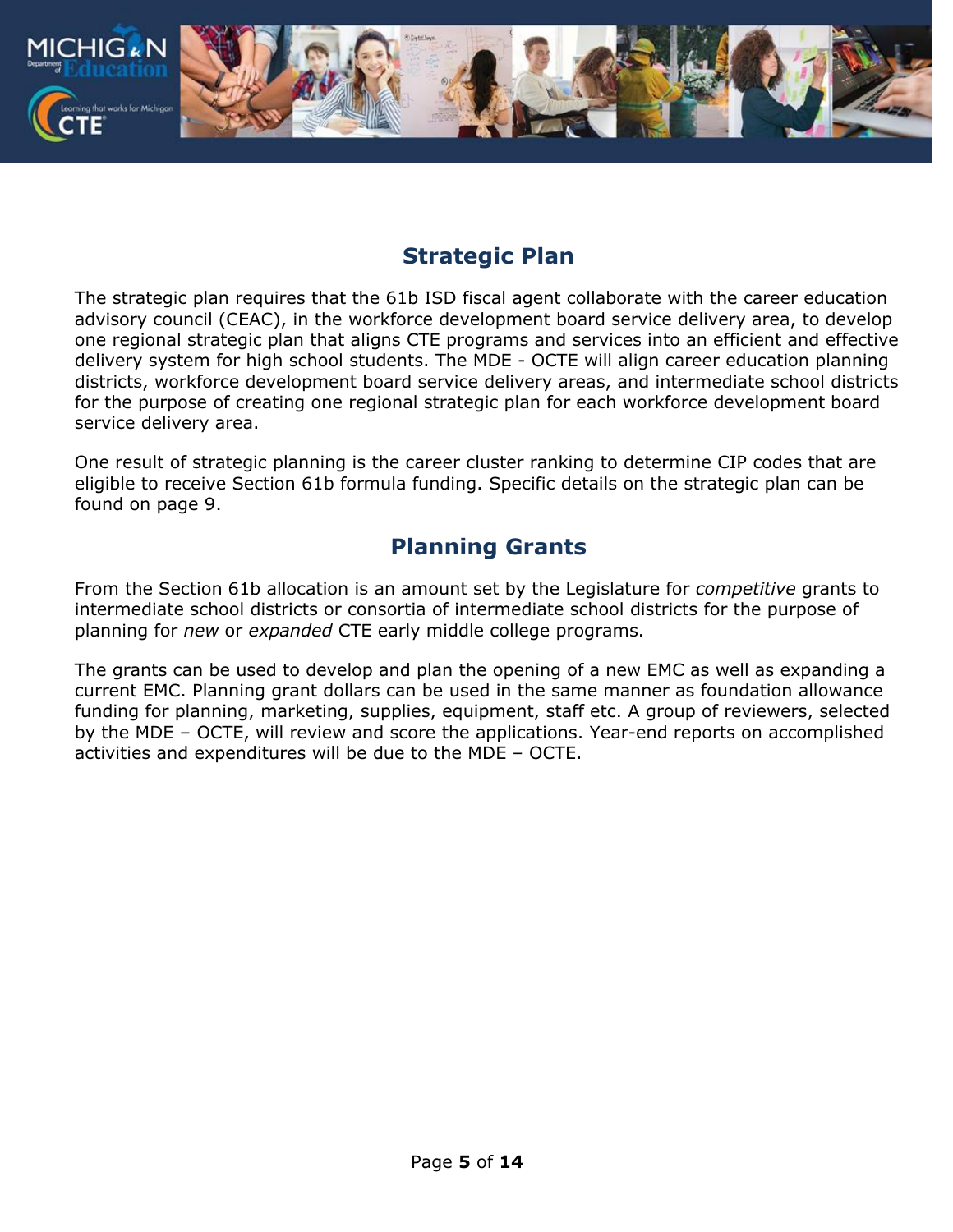

# <span id="page-5-0"></span>**Formula Funding Process & Fiscal Agents**

Fiscal Agent Eligibility-Section 61b(2) states:

"From the funds allocated under subsection (1), the department shall allocate an amount as determined under this subsection to each intermediate school district serving as a fiscal agent for state-approved CTE early middle college and CTE dual enrollment programs in each of the career education planning districts identified by the department. An intermediate school district shall not use more than 5% of the funds allocated under this subsection for administrative costs for serving as the fiscal agent*".*

#### **Fiscal Agent Responsibilities**

To be an eligible fiscal agent, an intermediate school district must agree to do all the following in a form and manner determined by the MDE – OCTE:

(a) Distribute funds to eligible CTE early middle college and CTE dual enrollment programs in a career education planning district.

(b) Collaborate with the career and educational advisory council in the workforce development board service delivery area to develop one regional strategic plan that aligns CTE programs and services into an efficient and effective delivery system for high school students. The department will align career education planning districts, workforce development board service delivery areas, and intermediate school districts for the purpose of creating one regional strategic plan for each workforce development board service delivery area. Detailed requirements of the strategic plan can be found on page 9.

(c) Implement a regional process to rank career clusters in the workforce development board service delivery. The process and forms for reporting the career cluster rank list for each region will be developed by MDE – OCTE.

(d) Report CTE early middle college and CTE dual enrollment program and student data as prescribed by the MDE and the Center for Educational Performance and Information (CEPI).

#### **Fiscal Agent Reporting Requirements**

To receive 61b funds, a CTE early middle college or CTE dual enrollment program 61b fiscal agent shall furnish all information needed to administer the program, meet reporting requirements; allow the department or the department's designee to review all records related to the program for which it receives funds; and shall reimburse the state for all disallowances found in the review, as determined by the MDE. While the ISD serving as the fiscal agent is responsible for financial reporting in CTEIS, it is recommended that each local district enter their student data in CTEIS.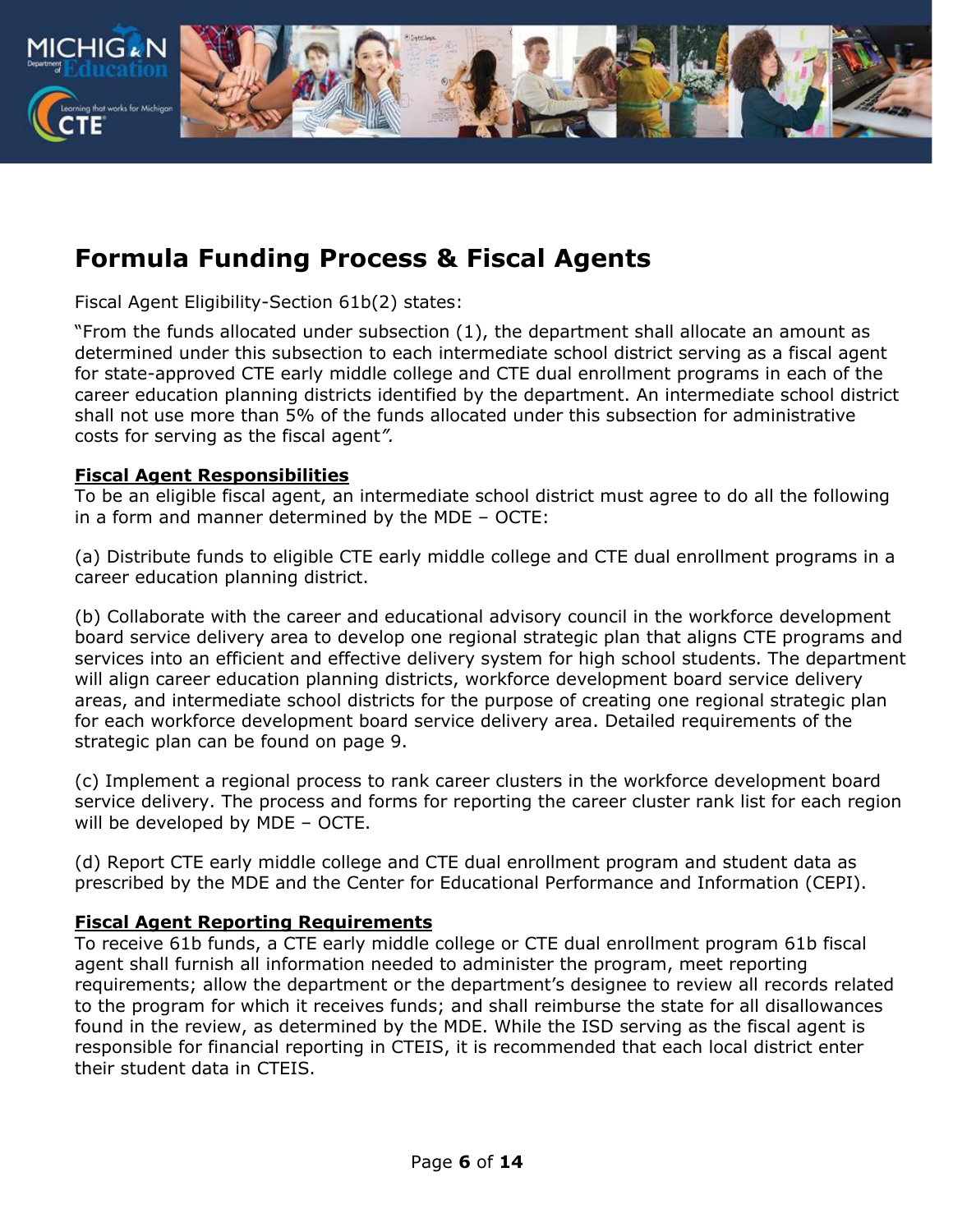

#### **Local District Student Reporting Requirements**

If an EMC student is taking a state approved CTE EMC course that is eligible for college credit, the student should be reported in CTEIS. (Note: Non-CTE courses should not be reported in CTEIS.)

All CTE courses reported in CTEIS are transferred to CEPI to be included with the Teacher Student Data Link (TSDL) collection data. However, if a district chooses to report the CTE EMC student in both CTEIS and TSDL – then the student should be reported with a "subject area code" of "00" in TSDL.

It is recommended that districts enter enrollments in CTEIS as they occur – so that it is not such a reporting burden at the end of the year. Final enrollment for CTE dual enrollment and CTE EMC will be used to calculate Section 61b formula funds. If a student is reported in CTEIS as enrolled in a CTE program at any time during the year (even just for one semester or one trimester) – they will generate funding.

All courses that generate college credit, whether dual enrollment or early middle college, that were **not** reported in CTEIS must be reported in TSDL at the end of the school year.

#### **Can you have dual enrollment (DE) and a CTE EMC pathway in the same CIP?**

Yes. However, students cannot switch between the **EMC** PSN and the **REG** (Dual Enrollment) PSN with the **same CIP Code** in the **same building**, during the year. CTEIS will prevent districts from reporting students in two different PSNs that have the **same** CIP Code, Fiscal Agency, Operating Agency, and Building.

If a student drops out of the CTE EMC program, to enroll in the **REG** program as a Dual Enrolled student, since the REG program has a different PSN than the EMC program – CTEIS treats these as two different programs, causing the student to generate 61b (and 61a1) funds for both the EMC and the REG PSNs—creating a double-dipping situation. An edit check was added in CTEIS to prevent this situation from occurring, which forces districts to report the student in only **one** of these two PSNs for the whole year (the district must choose). OCTE recommends that the district report the student (for the entire year), in the program in which they were enrolled at the end of the school year.

#### **Fiscal Agent Payments**

Intermediate school districts serving as the 61b fiscal agent will receive state aid payments,  $1/11<sup>th</sup>$  of the 61b funds allocated, on the 20<sup>th</sup> of each month.

#### **Allowable Expenditures**

Section 61b funds shall only be expended in 61b eligible programs.

Districts may expend 61b funds on any item(s) associated with the 61b eligible programs for which the district would normally use foundation allowance.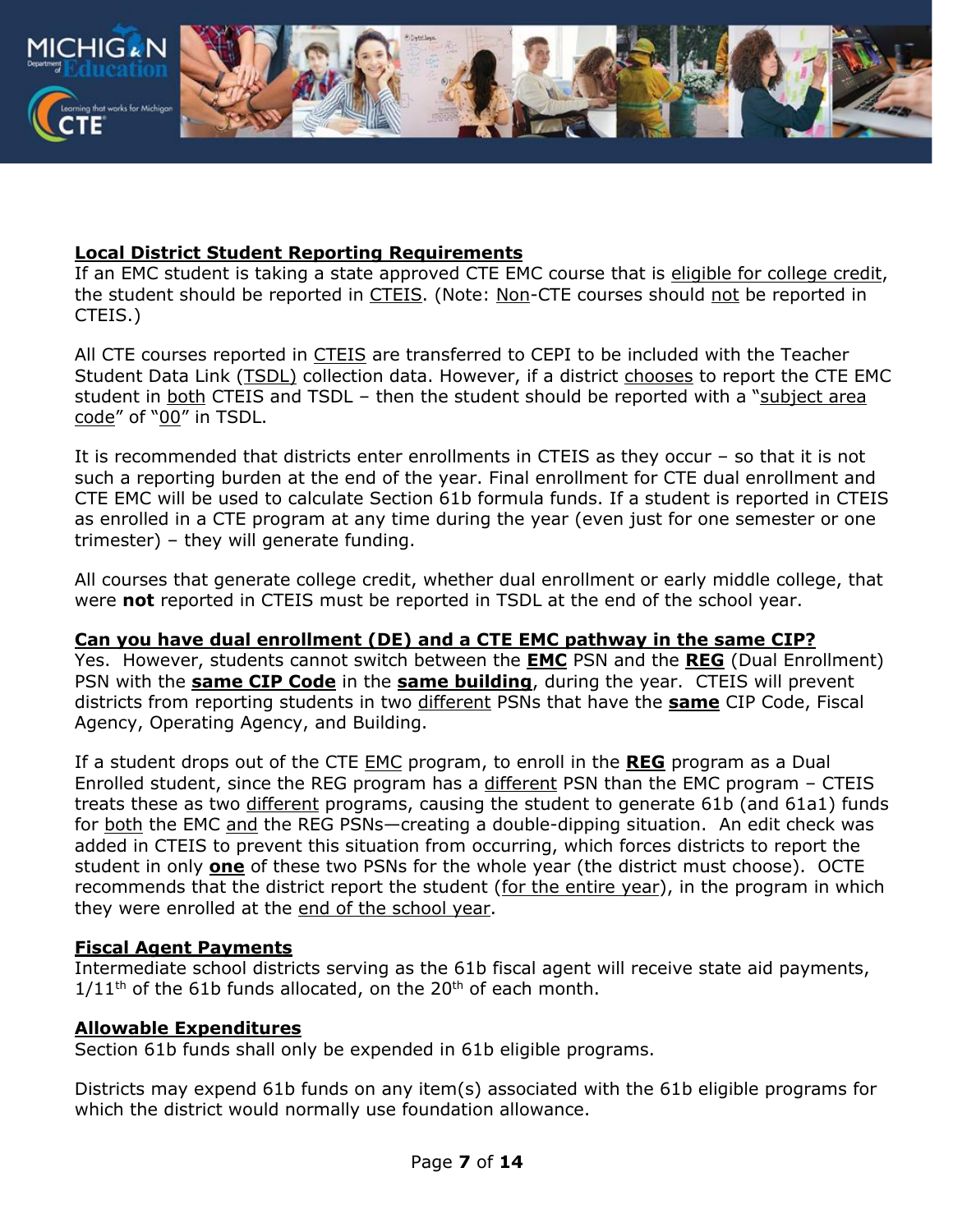

A program receiving funding under section 61a may receive 61b funding for allowable costs that exceed the reimbursement the program received under section 61a.

A 61b fiscal agent may use from 0% to 5% of the total 61b funds generated for program administrative costs; this does not include carry over funds.

#### **What if a CIP is no longer ranked as a top five Career Cluster?**

Once a student enrolls in an CTE early middle college or CTE dual enrollment program that is eligible for 61b funds, that student continues to qualify for 61b funds (if they remain in that program) until graduation, even if the program's career cluster is no longer ranked in the top five.

#### **What if a program closes, has no enrollment, or is no longer offered at a district?**

If the CTE Program Serial Number (PSN) that generated 61b funds closes, has no enrollment, or is not offered in the year that funds are received, the CEPD may expend the funds in another 61b eligible PSN within the *same operating agency.* If that operating agency does not offer any 61b eligible PSNs, the CEPD may expend the funds in any 61b eligible PSNs *within the CEPD*.

If a CEPD, has a new CTE early middle college or CTE dual enrollment program operating in its first year, that will generate 61b in the next year, 61b funding may be spent on this program.

The district must notify Lisa Seigel, EMC Manager, MDE-OCTE at [seigell@michigan.gov,](mailto:seigell@michigan.gov) in writing, if a PSN that generated 61b funding will not operate the following year.

It is recommended that each ISD 61b fiscal agent develop consortia agreements to clearly define the process for distribution of 61b funds within the CEPD.

#### **Carry Over of 61b Formula Funds**

The OCTE does not recommend carry over of funds from one year to the next as it can imply lack of sound fiscal planning. However, there may be extenuating circumstances in which carry over is appropriate.

If carry over of 61b formula funds is necessary, the 61b ISD fiscal agent must submit a written notice to Lisa Seigel, MDE-OCTE at [seigell@michigan.gov,](mailto:seigell@michigan.gov) by the deadline set by MDE - OCTE. See 61b Reporting Timeline on page 12. Please include the amount of 61b funds to be carried over, and the reason funds could not be expended. **If a written request is not received and approved by the department, any unspent funding will be recaptured**.

#### **Carry over and administration funding:**

The 61b fiscal may take up to 5% for administration. Administration is figured on the amount of funding generated in CTEIS, based on the previous school year enrollment. The 61b fiscal agent shall **not** collect 5% administration on carry over funding.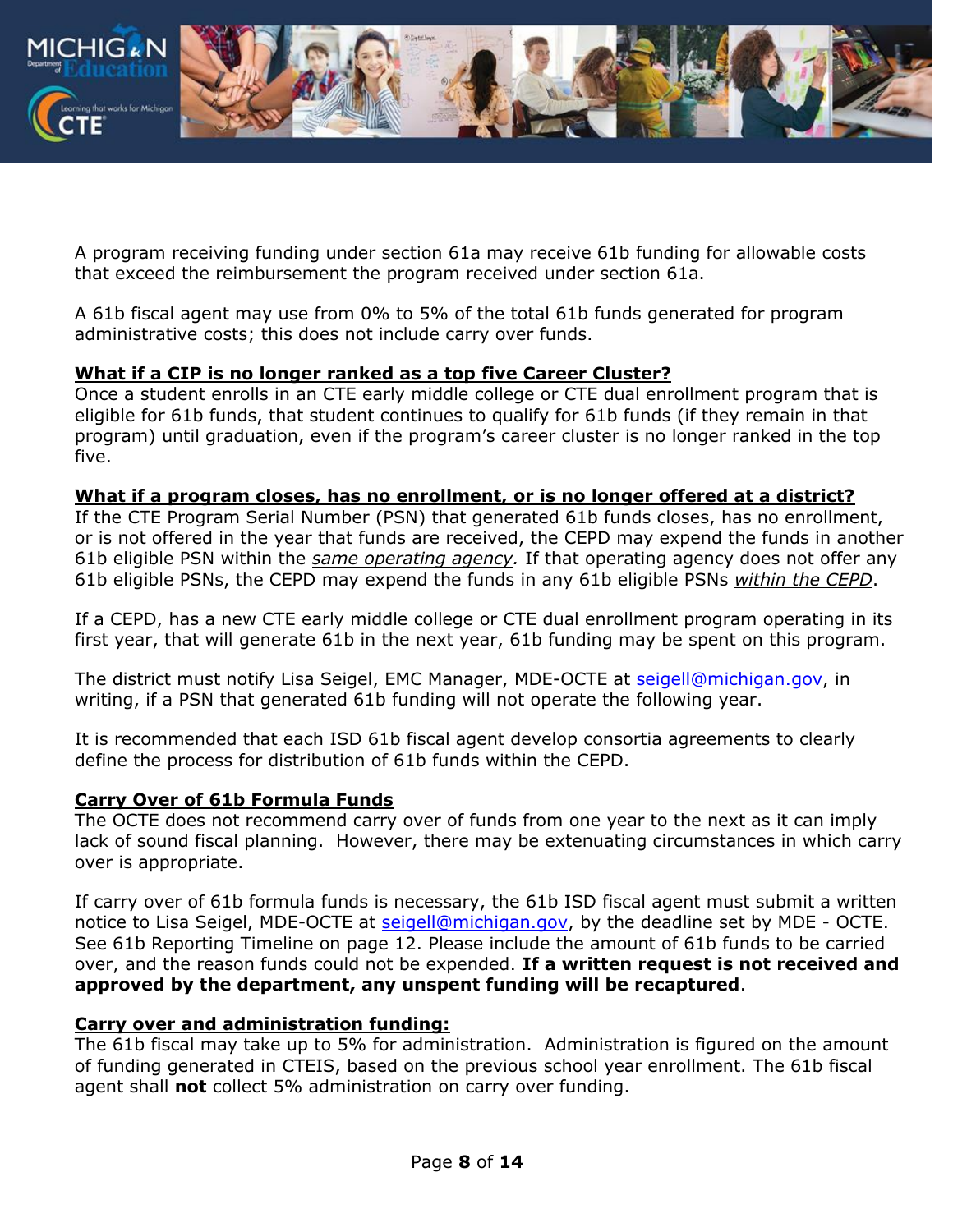

Carry over scenario for 61b fiscal agent formula funds.

A 61b ISD fiscal agent is allocated \$50,000 in 61b(1) formula funds to disperse in **2021-2022**. The 61b ISD fiscal agent reports \$45,000 in expenditures for **2021-2022**.

The 61b ISD fiscal agent sends a written request to MDE - OCTE to carry over the \$5,000 not spent in **2021-2022,** to spend in **2022-2023**. MDE approves the request.

In the fall of **2022-2023**, the 61b ISD fiscal agent is allocated \$50,000 to disperse in 61b funding.

The \$5,000 of carry over funding will be shown on a separate report in CTEIS for the **2021- 2022** school year report.

Expenditures reported for the **2022-2023** year will be applied to the \$5,000 of 2021-2022 carry over funding first. Once the carry over funding is expended, expenditures will then apply to the current year report (**2022-2023**).

Carry Over and Fiscal Administration Example:

| <b>School</b><br>Year | <b>Funds</b><br>Generated<br>by Region | Carry<br><b>Over from</b><br><b>Previous</b><br>Year | <b>Total</b><br><b>Funding</b><br>to Expend | <b>Maximum</b><br><b>Allowed</b><br><b>Administrative</b><br>Cost (up to<br>5% of funding<br>generated) | <b>Amount</b><br><b>Reported</b><br>by fiscal as<br><b>Expended</b><br>by June 30 | <b>MDE</b><br><b>Approved</b><br>Carry<br><b>Over</b><br><b>Amount</b> |
|-----------------------|----------------------------------------|------------------------------------------------------|---------------------------------------------|---------------------------------------------------------------------------------------------------------|-----------------------------------------------------------------------------------|------------------------------------------------------------------------|
| $2021 -$<br>2022      | \$50,000                               | \$0                                                  | \$50,000                                    | $$50,000 \times 5\% =$<br>\$2,500                                                                       | \$45,000<br>which<br>includes the<br>\$2500 of<br>admin                           | \$5,000                                                                |
| 2022-<br>2023         | \$50,000                               | \$5,000                                              | \$55,000                                    | $$50,000 \times 5\% =$<br>\$2,500                                                                       | \$55,000                                                                          | \$0                                                                    |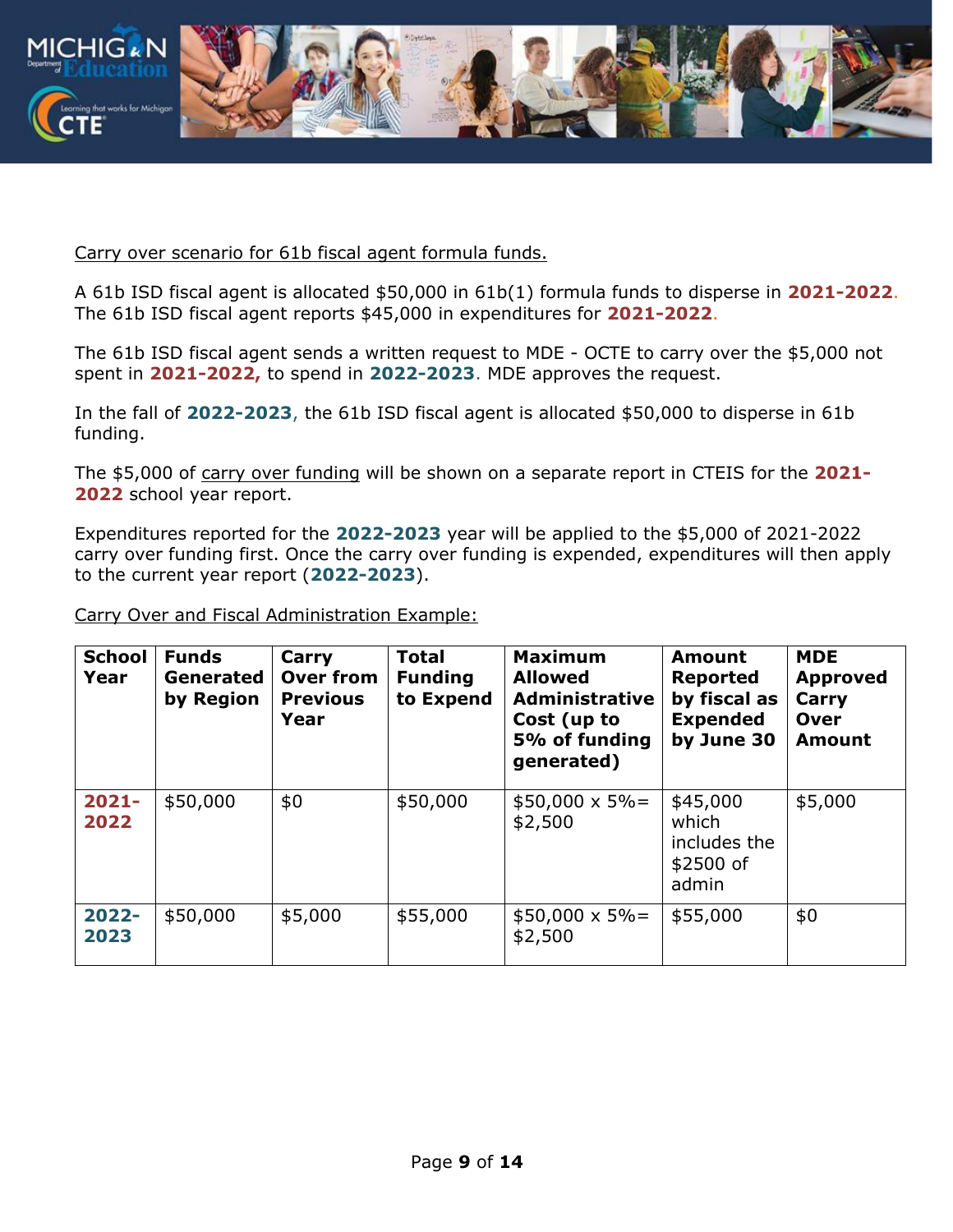

# <span id="page-9-0"></span>**Strategic Planning Process**

#### **Section 61b(4):**

A regional strategic plan must be approved by the career and educational advisory council before submission to the MDE - OCTE.

A regional strategic plan must include, but is not limited to, the following:

(a) An identification of regional employer need, based on a ranking of all career clusters in the workforce development board service delivery area ranked by 10-year projections of annual job openings and median wage for each standard occupational code in each career cluster as obtained from the United States Bureau of Labor Statistics. Standard occupational codes within high-ranking clusters also may be further ranked by median wage and annual job openings. The career and educational advisory council located in the workforce development board service delivery area shall review the rankings and modify them if necessary to accurately reflect employer demand for talent in the workforce development board service delivery area. A career and educational advisory council shall document that it has conducted this review and certify that it is accurate. **These career cluster rankings must be determined and updated once every 4 years.**

(b) An identification of educational entities in the workforce development board service delivery area that will provide eligible CTE early middle college and CTE dual enrollment programs including districts, intermediate school districts, postsecondary institutions, and noncredit occupational training programs leading to an industry-recognized credential.

(c) A strategy to inform parents and students of CTE early middle college and CTE dual enrollment programs in the workforce development board service delivery area.

(d) Any other requirements as defined by the MDE - OCTE.

#### **Section 61b(6):**

The department shall distribute funds to eligible CTE early middle college and CTE dual enrollment programs as follows:

(a) The department shall determine statewide average CTE costs per pupil for each CIP code program by calculating statewide average costs for each CIP code program for the three most recent fiscal years.

(b) The distribution to each eligible CTE early middle college or CTE dual enrollment program is the product of 50% of CTE costs per pupil times the pupil enrollment of each eligible CTE early middle college or CTE dual enrollment program in the immediately preceding school year.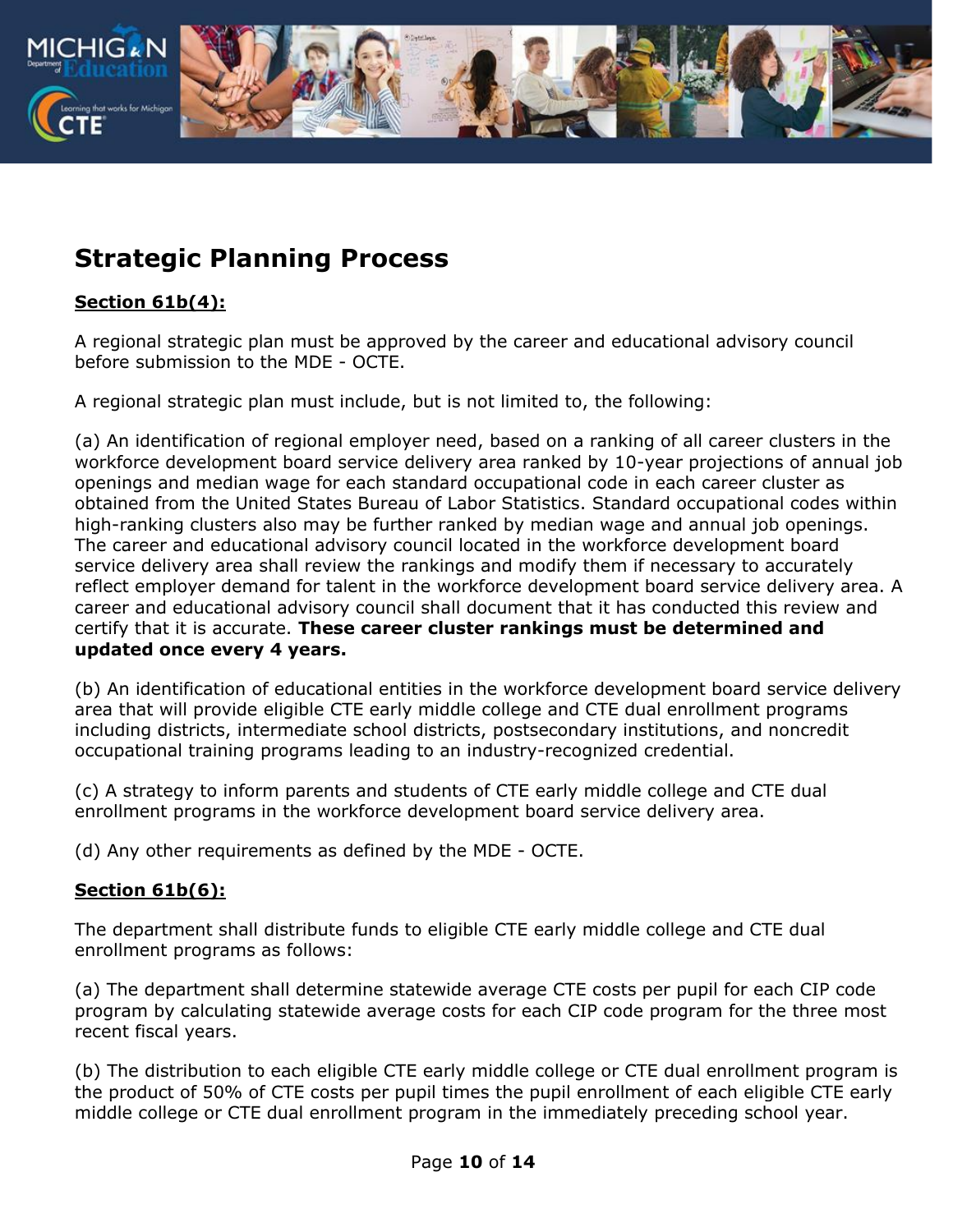

### <span id="page-10-0"></span>**Planning Grant Process**

#### **Section 61b(8):**

There is allocated an amount from the state school aid fund allocation for grants to intermediate districts or consortia of intermediate districts for the purpose of planning for new or expanded early middle college programs.

ISDs are encouraged to work collaboratively within their Workforce Development Boards (WDB)-Career Education Advisory Council (CEAC) to complete the planning grant application. Programs must be in one of the most current top five career clusters as ranked in any strategic plan by one or more of the WDB service areas and approved by the CEAC.

To be eligible for a grant under this subsection, an intermediate school district or consortia of intermediate school districts must provide matching funds equal to the grant received under this subsection.

The grants are competitive and will be reviewed by a committee of reviewers. Funds will be available until exhausted. Any funds remaining will be added to the 61b formula.

An ISD or ISD consortium that has not received a planning grant in the past three years will receive an additional five points on the rating rubric.

The MDE - OCTE reserves the right to reject any and all proposals. Final activity outcomes and expenditure reports will be required.

The department shall make payments via state aid to the ISD listed on the application as the fiscal agent.

#### **Allowable Expenditures:**

Carry over of 61b Planning Grants will not be allowed. Any funding not expended by the due date set by the MDE - OCTE will be recaptured.

Applicants must spend the grant award on the items and amounts that were approved as a part of their grant application.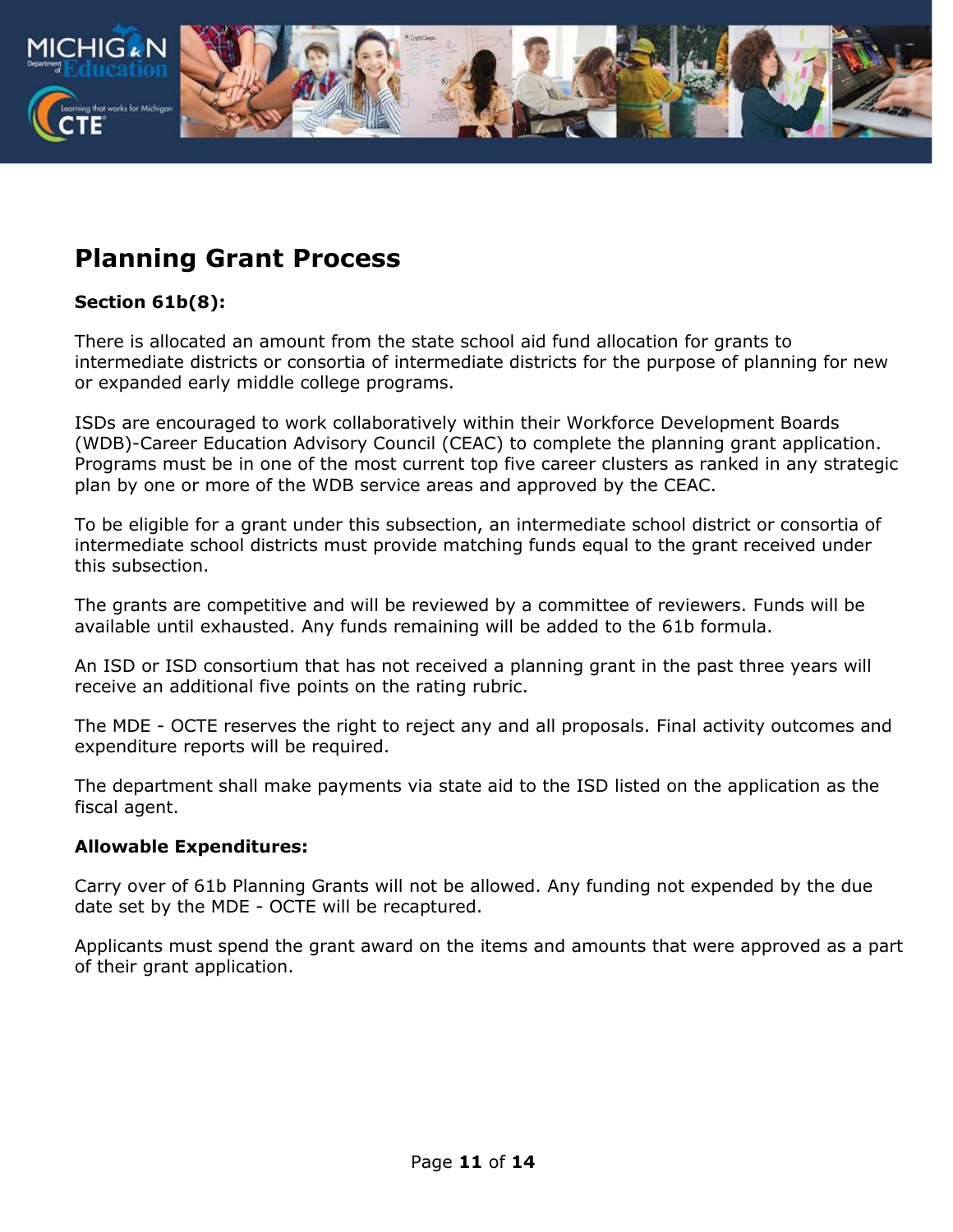

# <span id="page-11-0"></span>**CTE EMC Program Applications & Program Serial Numbers**

If a building already has a state-approved CTE Program, but wants to add a CTE EMC program (with the same CIP Code) in the same building, is a new PSN required for the CTE EMC program?

Yes, all CTE EMC programs must have their own Program Serial Number (PSN). The district would need to submit a New Program Application to obtain approval of the CTE EMC program and receive a new PSN.

**CTEIS Reporting Note**: It is important to understand that a student must only be enrolled in one CTE course (in their state-approved CIP Code), anytime during the school year (even for only a semester)—to qualify for 61b funds. However, ALL the student's CTE courses (secondary and postsecondary) must be reported in CTEIS. Non-occupational courses do not need to be reported in CTEIS but do have to be reported in the Teacher Student Data Link (TSDL) by the local district.

Directions to apply for a new CTE EMC PSN can be found in [New CTE Program Tool Kit.](https://www.michigan.gov/documents/mde/New_CTE_Program_Application_Tool_Kit_702081_7.pdf)

#### **CTEIS student reporting while the new program application is being reviewed by the MDE - OCTE:**

- Districts must first obtain approval for their Early Middle College, in which the CTE EMC program will be operated.
- An application for a new CTE EMC program can be submitted in the same year as the application for the Early Middle College
- CTE EMC student reporting in CTEIS is contingent upon MDE OCTE approval of the Early Middle College, and the year in which it opens.

#### **Reporting for districts with an approved early middle college that are applying for a CTE EMC PSN:**

- Students who are expected to participate in a CTE EMC program must be coded 3500 in the Michigan Student Data System (MSDS)
- Once a CTE EMC program application is approved, a new PSN will be assigned to that program. Please report CTE EMC students, under the new PSN assigned to the CTE EMC program in CTEIS.
- If for some reason, the CTE EMC application is disapproved, please remove the 3500 code from MSDS, for all students in that program.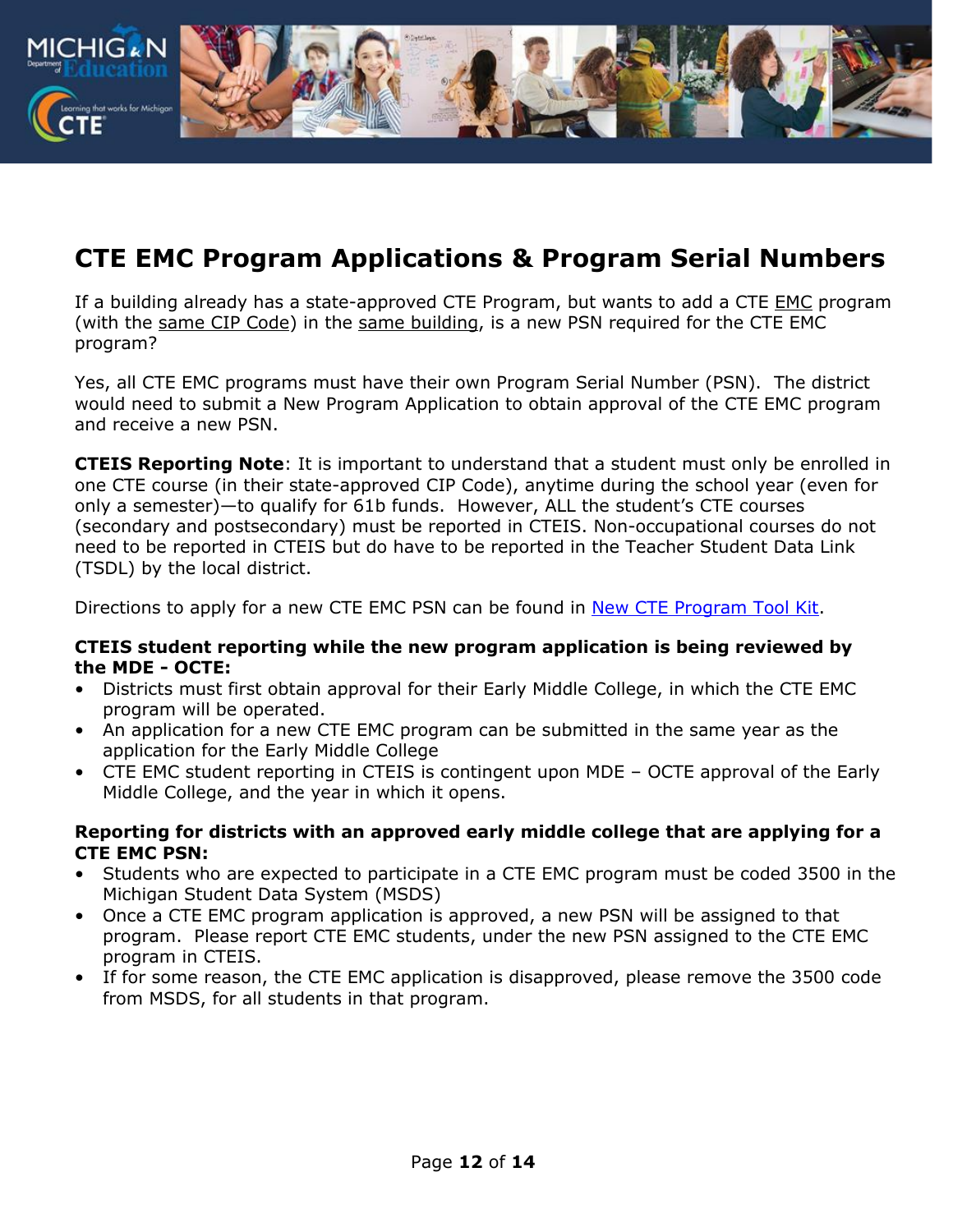

### <span id="page-12-1"></span><span id="page-12-0"></span>**61b Course Reporting General Timeline Contingent on State School Aid budget**

- **1. Student Enrollment and Formula Expenditures are reported in CTEIS.**
- **2. 61b Planning Grant applications and reports are submitted in the [CTE GEMS](https://mdoe.state.mi.us/gems/public/QuestionnaireHome.aspx?code=i7c9tdfd) [portal.](https://mdoe.state.mi.us/gems/public/QuestionnaireHome.aspx?code=i7c9tdfd)**

| <b>Month</b> | 1. Formula Funds                                                                                                                                                               | 2. Planning Grants                                                                                                                                                    |
|--------------|--------------------------------------------------------------------------------------------------------------------------------------------------------------------------------|-----------------------------------------------------------------------------------------------------------------------------------------------------------------------|
| July         |                                                                                                                                                                                |                                                                                                                                                                       |
| August       |                                                                                                                                                                                | 61b Planning Grants Due.                                                                                                                                              |
| September    |                                                                                                                                                                                | September 30 Deadline to expend<br>funds for Section 61b previous<br>year Planning Grants.                                                                            |
| October      |                                                                                                                                                                                | October 30 Final Activity<br>Outcomes Report due for Section<br>61b Planning Grants.<br>Section 61b Planning Grant Award<br>Notices are sent to ISD fiscal<br>agents. |
| November     | November 30 Expenditure Reports due<br>for Section 61b formula funds.<br>November 30 Expenditure Reports due<br>for previous year approved carry over of<br>61b formula funds. | November 30 Final Expenditure<br>Reports due for Section 61b<br>Planning Grants.                                                                                      |
| December     |                                                                                                                                                                                |                                                                                                                                                                       |
| May          | Deadline for reporting all CTE EMC and<br>CTE Dual Enrolled students into course<br>sections of CTEIS (to check against<br>MSDS for correct UICs and 3500 coding).             | <b>EMC Planning Grant Application</b><br>Released.                                                                                                                    |